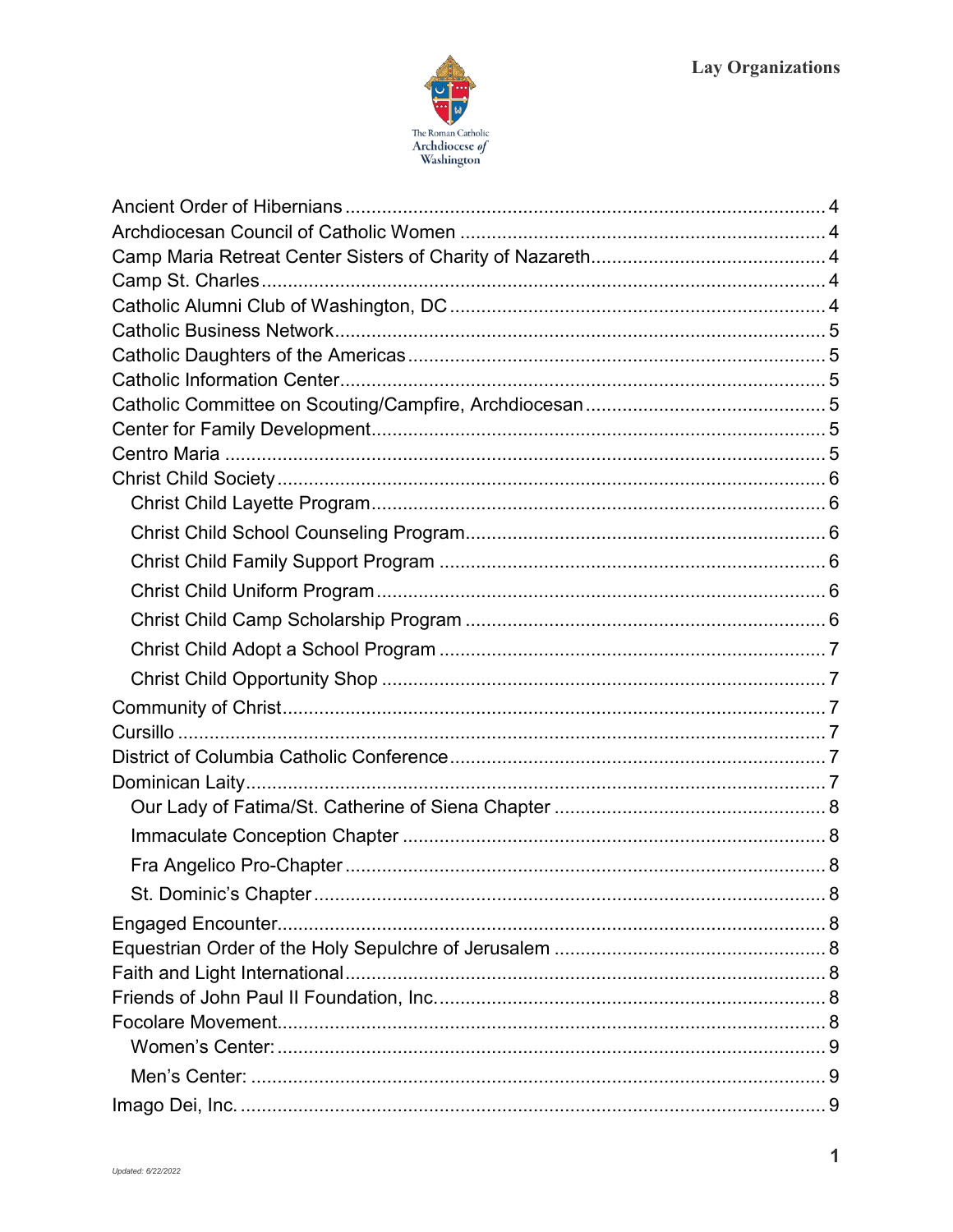| Natural Family Planning Center of Washington, DC and Teen STAR Program  12         |  |
|------------------------------------------------------------------------------------|--|
|                                                                                    |  |
| Order of Malta: Sovereign Military Order of Malta, Federal Association, U.S.A.  12 |  |
|                                                                                    |  |
|                                                                                    |  |
| Sacred Military Constantinian Order of St. George, American Delegation  13         |  |
|                                                                                    |  |
|                                                                                    |  |
|                                                                                    |  |
|                                                                                    |  |
|                                                                                    |  |
|                                                                                    |  |
|                                                                                    |  |
|                                                                                    |  |
|                                                                                    |  |
|                                                                                    |  |
|                                                                                    |  |
|                                                                                    |  |
|                                                                                    |  |
|                                                                                    |  |
|                                                                                    |  |
|                                                                                    |  |
|                                                                                    |  |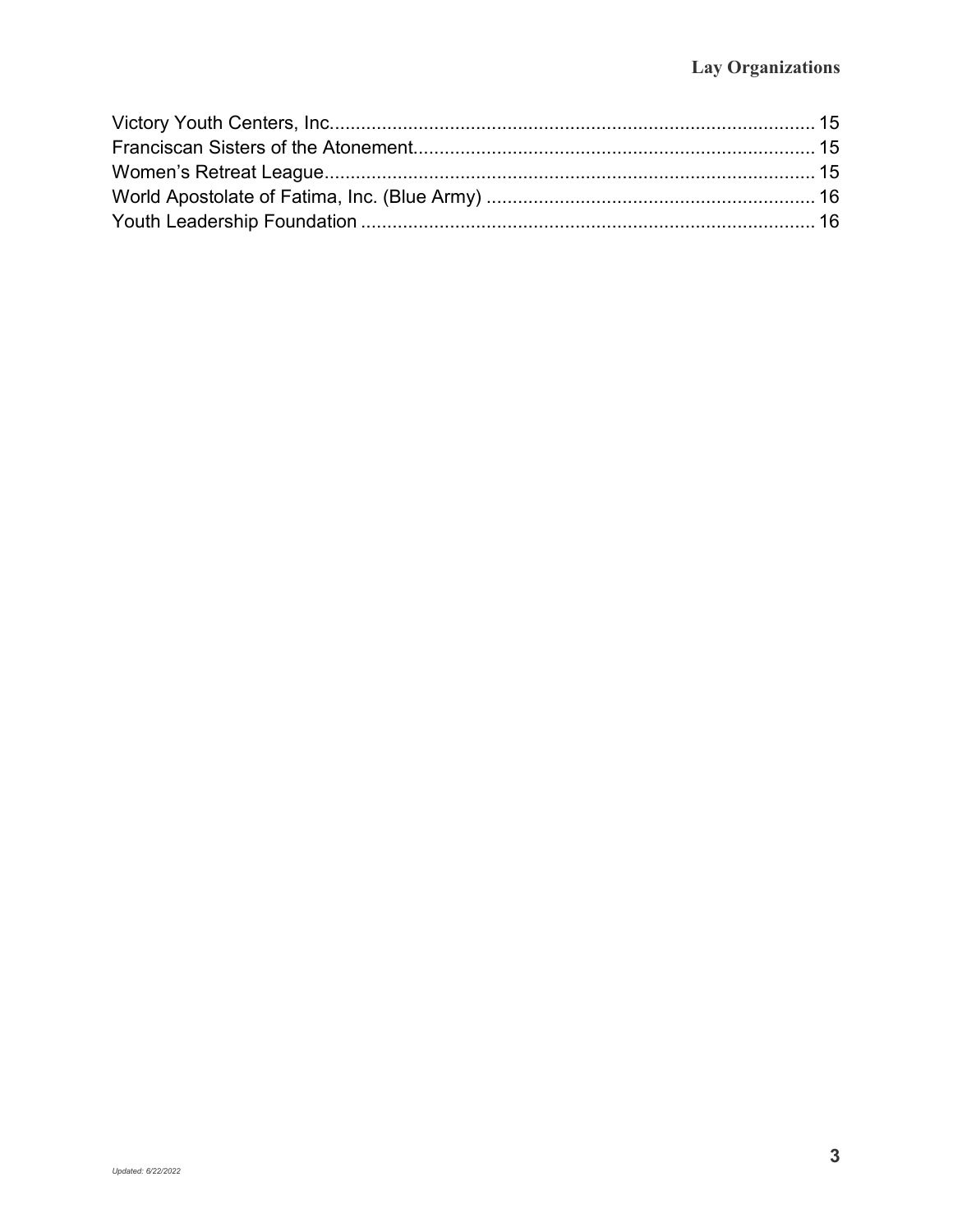# <span id="page-3-0"></span>**Ancient Order of Hibernians**

<span id="page-3-1"></span>Founded in 1836, the oldest Irish Catholic fraternal organization in the US; promotes the Catholic faith, Irish culture, history, and music; supports charities in the US and Ireland. Active divisions in Washington DC and surrounding counties. *DC State Board President:* Donald **Connolly** 301-213-3524 E-mail [aoh.washdc@gmail.com](mailto:aoh.washdc@gmail.com) Website: [www.aoh.com](https://linkprotect.cudasvc.com/url?a=http%3a%2f%2fwww.aoh.com&c=E,1,aXE7qchDy48Zuddia-Sy05ntW8qfa-3nKY6Pki2E6CGL6PE6xUkQcfVmtdeA6KHheUMdjnqkgAOkMrmwaoz0NsX93-9mhgli4lD-2h1tJ3Pz1GYbR2CAX8e_J6ds&typo=1) *State Board Chaplain*: Rev. Kevin Fields 301-881-1380

# **Archdiocesan Council of Catholic Women**

Educates, supports and empowers Catholic women of the archdiocese *President:* Sharon O'Brien 302 St. Lawrence Dr. Silver Spring, MD 20901 301-651-8190 E-mail: obriensa@cua.edu Website: www.aoh.com or [www.aohmaryland.com](http://www.aohmaryland.com/) *Province Director:* Cynthia K. Perry 301-220-3291 E-mail: cindy.perry@hotmail.com *Spiritual Director:* Rev. Msgr. Robert Amey 301-424-5550

### <span id="page-3-2"></span>**Camp Maria Retreat Center Sisters of Charity of Nazareth**

Retreat center for family enrichment retreats, youth day and overnight retreats, other retreats and vacation days for the disabled. Available for programs of a religious, renewal and educational nature.

*Director:* John Soboleski 41290 Camp Maria Road Leonardtown, MD 20650 301-475-8330 Fax: 301-475-8330 E-mail: admin@campmaria.org Website: [www.campmaria.org](http://www.campmaria.org/)

# <span id="page-3-3"></span>**Camp St. Charles**

Society of the Divine Savior (Salvatorians) Co-educational, overnight summer camp, ages 7-13, in lower Charles County. Retreat facility available for groups Executive Director: Rev. Glenn Willis Director: Laura Hall 15375 Stella Maris Dr. Newburg, MD 20664 301-934-8799 Fax: 240-523-9437 E-mail: CSCLauraHall@gmail.com Website: www.campstcharles.com

### <span id="page-3-4"></span>**Catholic Alumni Club of Washington, DC**

Social, religious and cultural activities. Membership is open to single Catholics, ages 21-65+, free to marry in the Church and graduates of four-year colleges, or registered nurses. Limited memberships are available for noncollege graduates who meet the remaining criteria. *Contact:* Mike Coogan P.O. Box 10214 Gaithersburg, MD 20898-0214 301-916-6336 Website: www.dcsinglecatholicpro.org Chaplain: Rev. David Beaubien St. Francis of Assisi 6701 Muncaster Mill Rd. Derwood, MD 20855 301-840-1407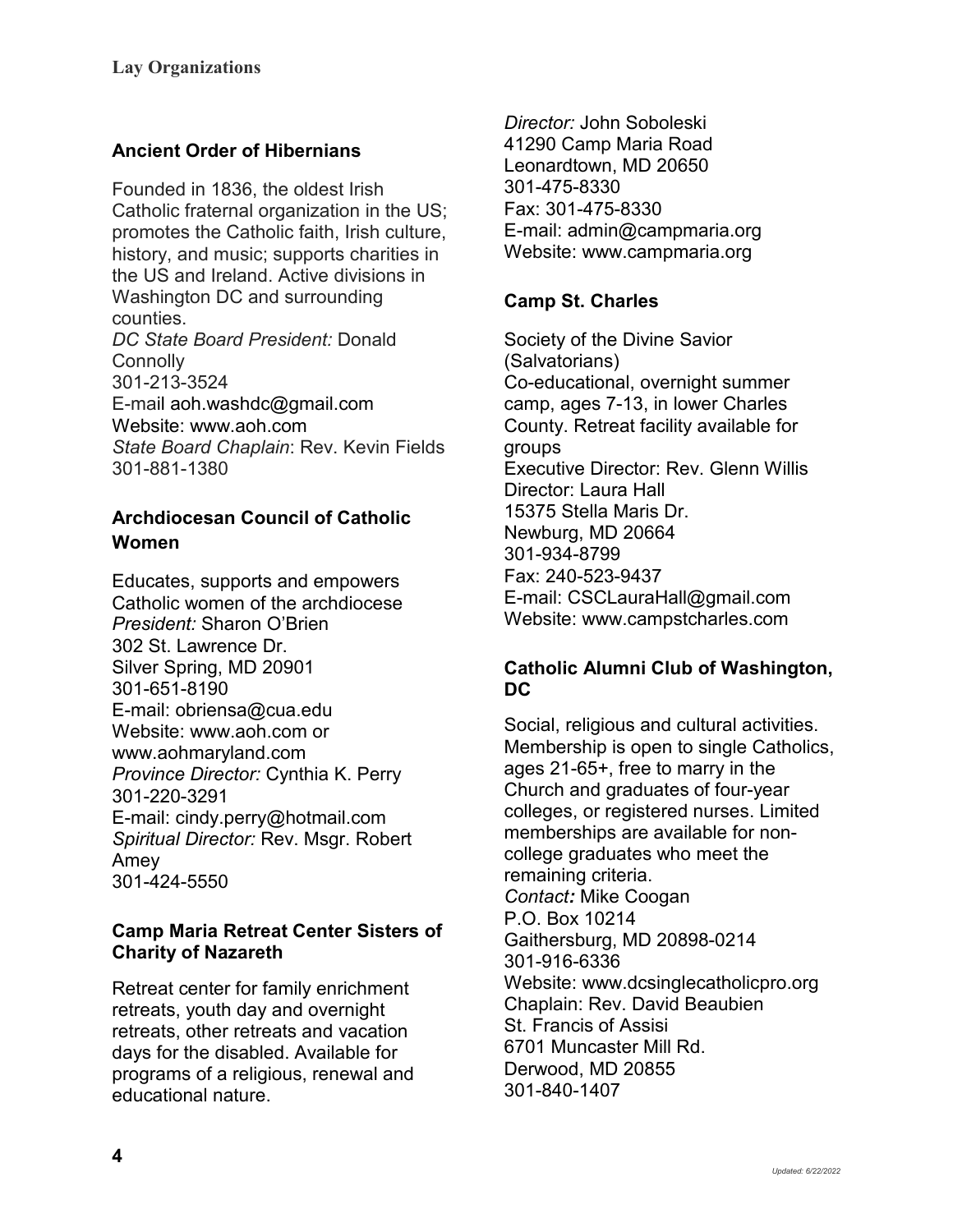# <span id="page-4-0"></span>**Catholic Business Network**

Affiliated organizations of business women and men who strive to apply the principles of the Catholic faith in the market place. Community out reach includes scholarships and grants to Catholic schools. *Montgomery County President:* Anita Segreti P.O. Box 30104 Bethesda, MD 20824 301-651-3445 Email: cbn\_mc@yahoo.com Website: www.cbnmc.com

# <span id="page-4-1"></span>**Catholic Daughters of the Americas**

Charitable, educational and social organization of Catholic women, 18 years of age and older *Regent:* Patricia A. Walker Our Lady of the Americas Court 2344 Our Lady of Good Counsel #2434, Washington, DC George Washington University #2577, Washington, DC Catholic University Campus Court #2646, Washington, DC E-mail: ap-emita@hotmail.com *Regent:* Sarah Stearn Email: 23stearn@cua.edu Website: www.catholicdaughters.org

# <span id="page-4-2"></span>**Catholic Information Center**

*An affiliate of the Archdiocese of Washington* English and Spanish books for sale; daily Mass at12:05pm; confessions before and after Mass; spiritual direction by appointment *Director:* Rev. Charles Trullols 1501 K Street, NW Washington, DC 20005 202-783-2062 Fax: 202-783-6667

E-mail: contact@cidc.org Website: www.cicdc.org

### <span id="page-4-3"></span>**Catholic Committee on Scouting/Campfire, Archdiocesan**

In conjunction with Boy Scouts of America, Girls Scouts and Campfire Promotes a religious emblems program, annual pilgrimage and retreat. Emphasis on recruitment and training of adult leaders. *Coordinator:* Mary Fava 301-853-4465 Email: [favam@adw.org](mailto:favam@adw.org) Director: Kevin Donoghue 301-853-4463 Fax: 301-853-7662

### <span id="page-4-4"></span>**Center for Family Development**

Sponsored by Legion of Christ and the Regnum Christi Movement Programs to educate and strengthen Catholic families: marriage preparation and enrichment, parenting, family and faith formation 7007 Bradley Boulevard Bethesda, MD 20817 *President:* Rev. John Hopkins, L.C. Program Director: Jane Newstedt 301-365-0612 Email: jnewstedt@bethesdacfd.org Fax: 301-469-7522 Website: [www.bethesdacfd.org](http://www.bethesdacfd.org/)

### <span id="page-4-5"></span>**Centro Maria**

Residence for young students and working women (18-30) Washington, DC 20017-1424 *Contact:* Sr. Clara Echeverria, RMI 202-635-1697 Fax: 202-526-1708 Email: centromaria@verizon.net Website:www.religiosasdemariainmacul ada.org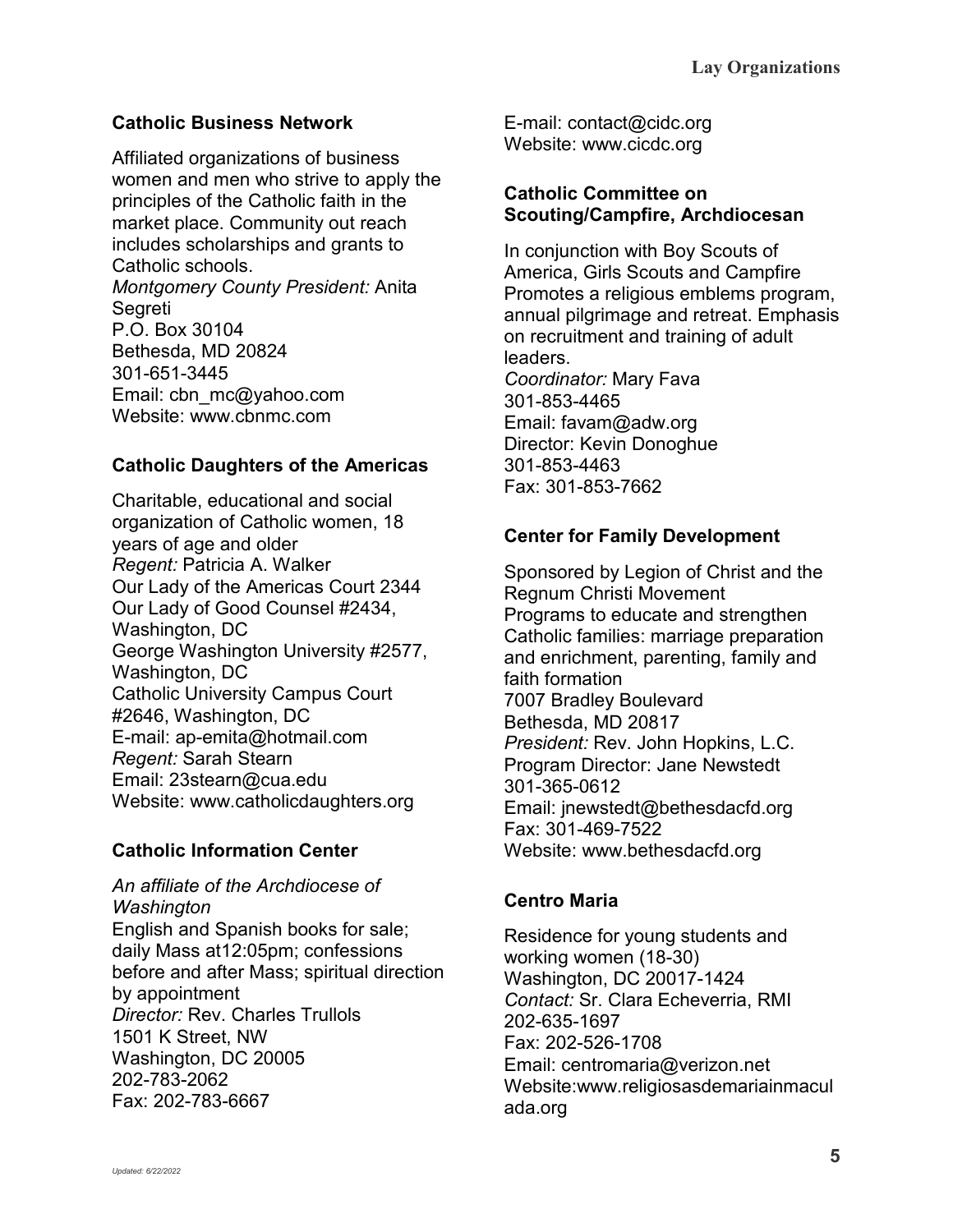# <span id="page-5-0"></span>**Christ Child Society**

The Christ Child Society is a nonprofit volunteer and member organization serving the material, educational and emotional needs of children regardless of race or creed. 5101 Wisconsin Avenue, NW Suite 304 Washington, DC 20016-9998 *President:* Melanie Mbuyi *Executive Director:* Kathleen Curtin 202-966-9250 Fax: 202-966-2880 Email: info@christchilddc.org Website: [www.christchilddc.org](http://www.christchilddc.org/)

<span id="page-5-1"></span>**Christ Child Layette Program**

The founding program of the Christ Child Society, the Layette Program provides 4,000 no-cost layettes to needy mothers and their babies each year. Layettes are distributed through approximately 35 agencies such as hospitals, community based clinics, pregnancy centers and other public and private organizations. Layettes are also distributed to at- risk families in the Washington Highlands neighborhood in Southeast Washington through the Christ Child Family Support Program at the Merrick Center. Coordinator: Robin Kramer

202-966-9250

#### <span id="page-5-2"></span>**Christ Child School Counseling Program**

Provides children attending Catholic schools, families and school staff with professional mental health services provided by licensed social workers. Aims to enhance the learning environment and reduce the incidence of emotional, behavioral, social and academic

problems in later years through prevention and early intervention. Director: Adrienne Kraft 202-966-9250 ext. 107

### <span id="page-5-3"></span>**Christ Child Family Support Program**

Based on the Christ Child Society's historic Settlement House model, the Family Support Program is a new initiative at the Merrick Center in Southeast Washington. Designed to provide resource support, training, counseling and early intervention, the Family Support Program will focus efforts on at-risk parents with children ages 0-3. Director: Ange Anglade 202-562-7590

# <span id="page-5-4"></span>**Christ Child Uniform Program**

Originated in 1894, the Uniform Program provides more than 160 school uniforms for children in need each year.

*Coordinator:* Robin Kramer 202-966-9250

### <span id="page-5-5"></span>**Christ Child Camp Scholarship Program**

Funding for over 150 children to attend a summer camp program. In addition, the Mary Virginia Merrick Camp Scholarship provides financial assistance to physically disabled children to attend a summer program targeted to the child's particular needs. Funding has focused on summer camps taking place at the Mary Virginia Merrick Center in Southeast Washington in recent years.

*Coordinator:* Robin Kramer 202-966-9250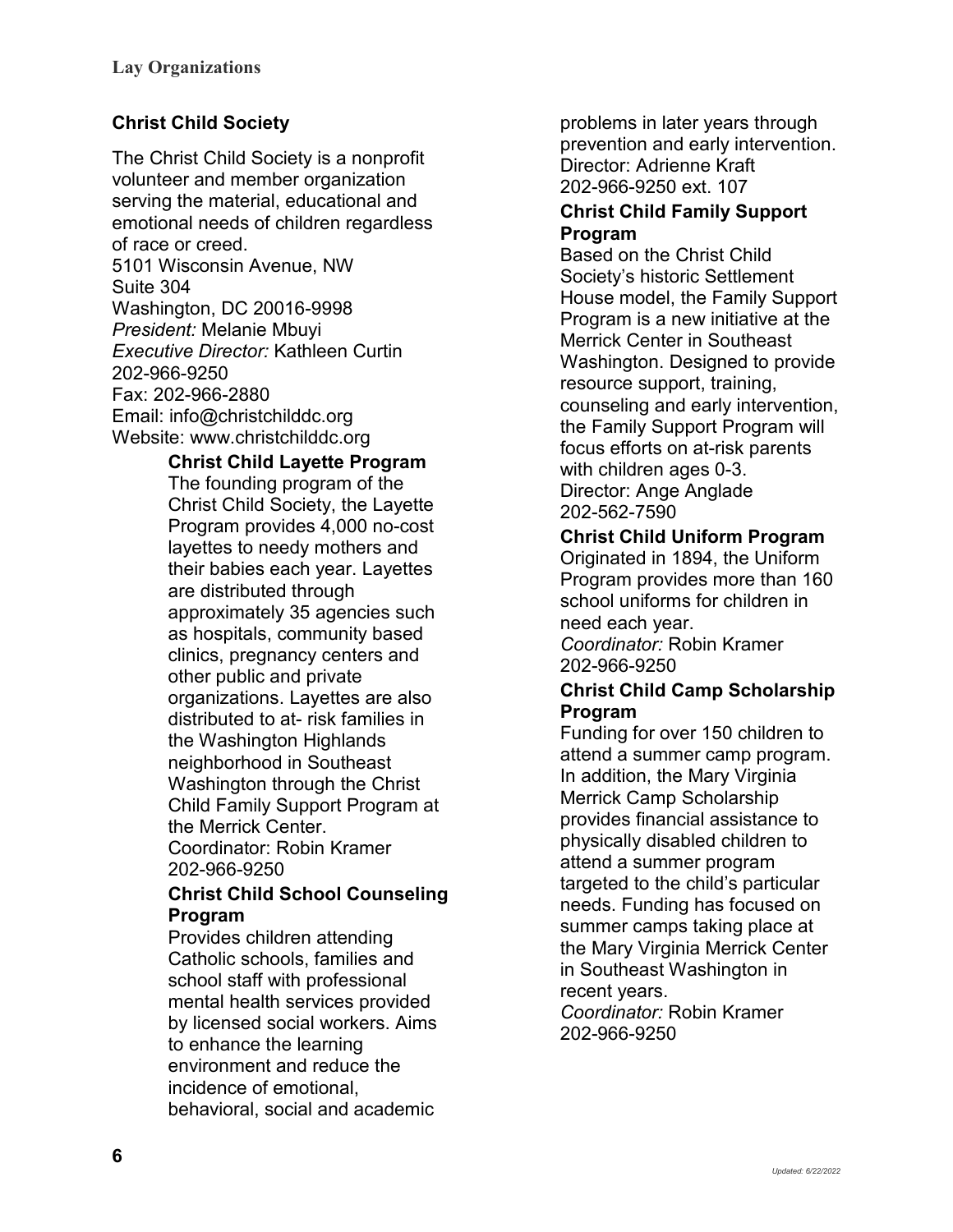## <span id="page-6-0"></span>**Christ Child Adopt a School Program**

In an effort to provide resources and volunteer services to schools in need, the Christ Child Society Adopt a School Program pairs membership guilds with Archdiocesan Schools. Each guild (a subgroup of the CCS membership) adopts a school and provides books, equipment, tutoring, activities, and staff support.

*Executive Director:* Kathleen Curtin

202-966-9250

### <span id="page-6-1"></span>**Christ Child Opportunity Shop**

Fine selection of consignment merchandise, including silver, crystal, china and antiques. Donations of collectibles and antiques welcome. Primarily staffed by volunteers. All proceeds go toward funding the Society's social programs for children. Open Monday-Saturday. 1427 Wisconsin Avenue, NW Washington, DC 20007 *Manager:* Jay York 202-333-6635 Email: opshop@christchilddc.org

# <span id="page-6-2"></span>**Community of Christ**

A Private Association Community of Archdiocesan Right Catholic community of single men, women and priests whose mission is prayer, simplicity of lifestyle, poverty, ministry and influencing others for a preferential option for the poor. 1003 Kearney Street, NE Washington, DC 20017 *Moderator:* Rev. John E. Adams 202-832-9710 or 202-797-8806

# <span id="page-6-3"></span>**Cursillo**

An evangelical movement designed to identify leaders, especially among the laity, who will group together and assume greater responsibility for the mission of the Church. They assist the Church in its mission of evangelizing to all people and structures of society. *Co-Lay Directors*: Cheryl Kerwin and Shelia Vallot Email: LayDirector@WashDC-Cursillo.org *Spiritual Director:* Rev. Gary R. **Studniewski** Email: SpiritualAdvisor@WashDC-Cursillo.org *Lay Spiritual Advisor:* Cheryl Pilkington Email: LaySpiritualAdvisor@WashDC-Cursillo.org *Secretary:* Ginger Caldwell Email: Secretary@washdc-cursillo.org Website: www.sjvchurch.net/cursillo/

# <span id="page-6-4"></span>**District of Columbia Catholic Conference**

Serves as the primary liaison between the Archdiocese of Washington and all local and federal government entities within the District of Columbia. *Director:* Craig Muckle 202-683-1721 Email: [mucklec@dccathcon.org](mailto:mucklec@dccathcon.org)

# <span id="page-6-5"></span>**Dominican Laity**

Members go through formation over a five-year period prior to making a lifetime commitment. Ongoing formation is one of the essential charisms of Dominican Spirituality. 487 Michigan Avenue, NE Washington, DC 20017 202-529-5300 Meets: Monthly at the Dominican House of Studies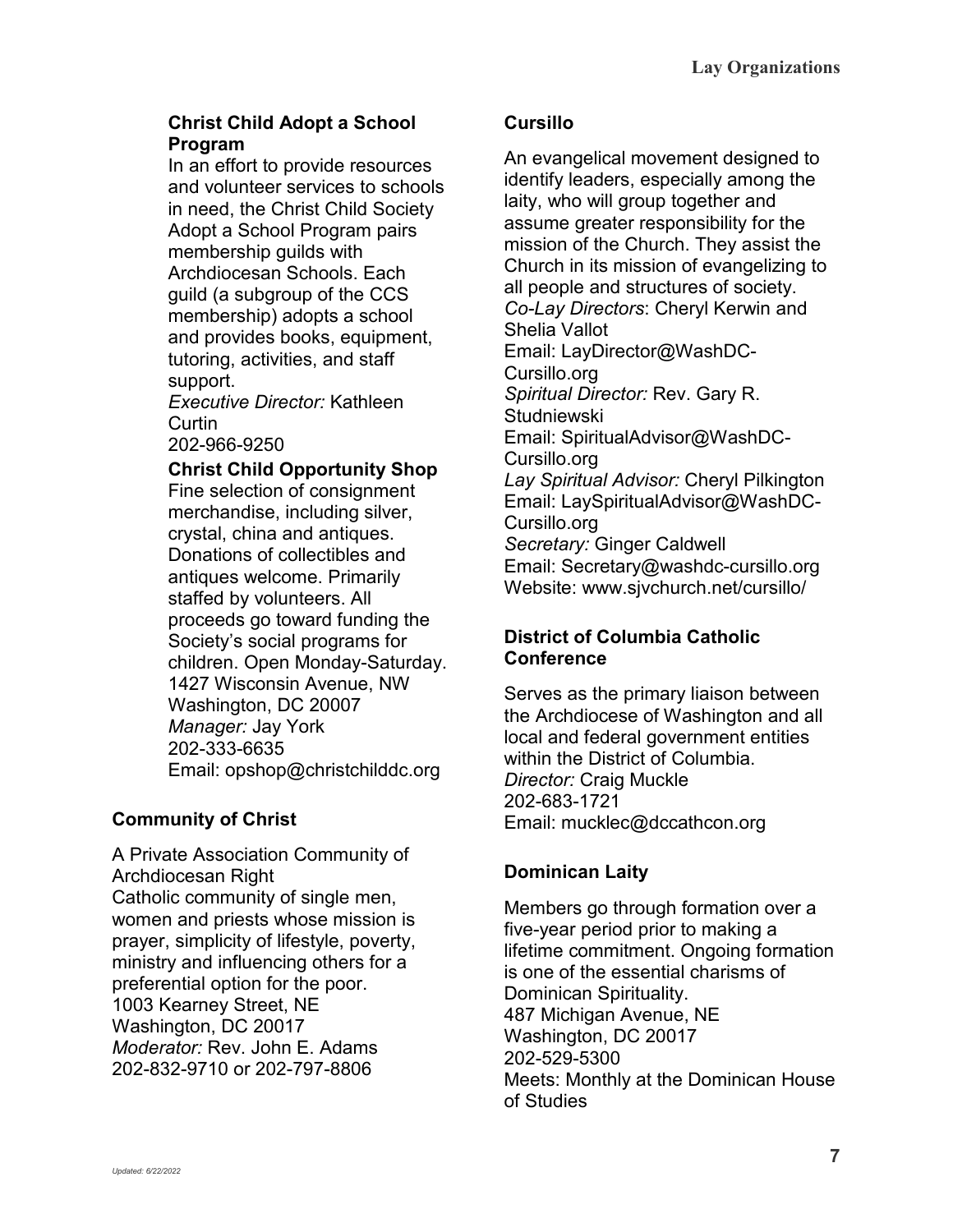### <span id="page-7-0"></span>**Our Lady of Fatima/St. Catherine of Siena Chapter**

*Priest Moderator:* Rev. Raymond Vandergrift, O.P.

#### <span id="page-7-1"></span>**Immaculate Conception Chapter**

*Priest Moderator:* Rev. John Ku, O.P.

# <span id="page-7-2"></span>**Fra Angelico Pro-Chapter**

*Priest Moderator:* Rev. Giles Dimock, O.P.

### <span id="page-7-3"></span>**St. Dominic's Chapter**

*Priest:* Rev. Bede Shipps, O.P. St. Dominic's Priory 630 E Street, SW Washington, DC 20024 202-554-7863 Fax: 202-554-0231 Meets: Monthly

# <span id="page-7-4"></span>**Engaged Encounter**

Engaged Encounter Weekend offers couples a unique opportunity to look at their commitment to each other in a deeper way as they prepare for marriage.

*Contacts:* Adam and Mary Kate Hughes 202-320-3254

Email:

registration@dcengagedencounter.org Website:www.dcengagedencounter.org

### <span id="page-7-5"></span>**Equestrian Order of the Holy Sepulchre of Jerusalem**

Middle Atlantic Lieutenancy of the United States Preserves the Christian presence in the Holy Land. Provides funding for preservation of Holy Places and support for schools, orphanages, churches, hospitals, Bethlehem University and affordable housing for Catholics. The Middle Atlantic Lieutenancy encompasses DE, MD, NC, TN, VA,

DC, WV, Archdiocese for Military Services and the US Diplomatic Corps. *Lieutenant:* Valencia Camp *Grand Prior:* Most Rev. William. E. Lori, KC\*HS P.O. Box 29480 Washington, DC 20017 202-526-4217 Fax: 202-526-4218 Website: [www.midatlanticeohs.com](http://www.midatlanticeohs.com/)

# <span id="page-7-6"></span>**Faith and Light International**

An ecumenical, spiritual movement for persons with intellectual and developmental disabilities, founded in1971 by Marie Helene Mathieu and Jean Vanier (founder of L'Arche). 1401 Lawrence Street, NE Washington, DC 20017 *Contact:* Dolores Wilson Email: bhmdwilson@hotmail.com 202-526-3222 Fax: 202-635-2434 Website: www.faithandlightusaeast.org

# <span id="page-7-7"></span>**Friends of John Paul II Foundation, Inc.**

There are over 44 Chapters of the Friends of John Paul II Foundation in 16 countries and 4 continents. A primary purpose is to promote the legacy, ideals and teachings of Blessed John Paul II through programs and events. 9911 Gardiner Ave Forest Glen, MD 20902 *President:* Bożenna A. Buda 301-495-3377 Email: bab54@cornell.edu Website: www.jp2friends.org

# <span id="page-7-8"></span>**Focolare Movement**

An Association of the Faithful Also known as the "Work of Mary," approved by Pope John XXIII in 1962.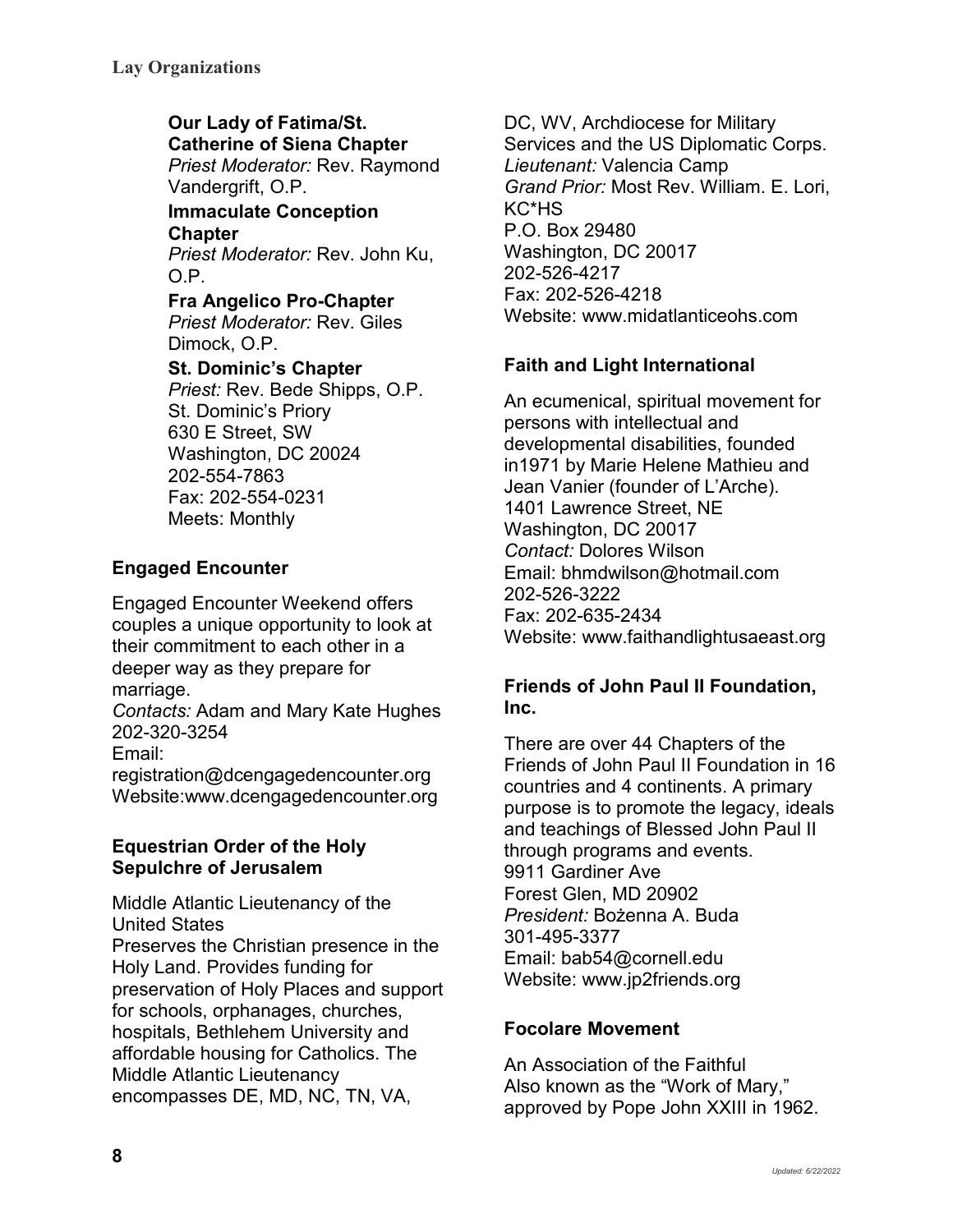Introduces the Gospel into modern life and strives toward the fulfillment of Jesus' last prayer to the Father: "May they all be one." (Jn. 17:21) P.O. Box 7599 Washington, DC 20044 *Contact:* Maria C. Ferreira and Giampiero Sciutto

#### <span id="page-8-0"></span>**Women's Center:**

9201 Cedarcrest Drive Bethesda, MD 20814-2862 301-530-9525 Email: ff.wa@starpower.net

### <span id="page-8-1"></span>**Men's Center:**

9007 First Ave Silver Spring, MD 20910 301-326-1229 Email: focolare.mdc@gmail.com Website: www.focolare.us (US) Website: www.focolare.org (international)

## <span id="page-8-2"></span>**Imago Dei, Inc.**

Founded in 2007, manages the study group program for A New Language: A Study Guide for the Theology of the Body, which was started by Women Affirming Life, Inc. The study guide is available in English and Spanish and a young adult version. 1413 K Street, NW Suite 1000 Washington, DC 20005 202-962-0040 Email: tobstudy@imagodei-tob.org Website: www.imagodei-tob.org

# <span id="page-8-3"></span>**John Carroll Society**

Named after the first U.S. Catholic bishop. Primary purpose is the enhancement of spiritual, intellectual and social fellowship among lay men and women dedicated to the service of the Archbishop of Washington.

Members are from the professional and business life in the Washington area. Sponsors the Red Mass, Rose Mass, speakers and events. Assists the archbishop in his works of charity. *President:* Carol Bates *Executive Director*: Colleen Mudlaff 301-654-4399 Email: jcs@johncarrollsociety.org Website: www.johncarrollsociety.org

# <span id="page-8-4"></span>**Josephite Pastoral Center**

Educational, research and pastoral center offering resources and programs to Those working in the African American apostolate, including parish leaders, parish councils and school parish communities. 1200 Varnum Street, NE Washington, DC 20017 *Executive Director:* Rev. James McLinden, S.S.J. *Associates:* Deacon Ira Chase and Barbara Raiford 202-526-9270 Fax: 202-526-7811

# <span id="page-8-5"></span>**Knights of Columbus**

Maryland State Council supports the five Maryland counties of The Roman Catholic Archdiocese of Washington. Maryland State Deputy Christopher L. Powers, ChrisPowersKofC@gmail.com, Maryland State Council website: www.kofc-md.org, Maryland State Chaplain Rev. Donald Grzymski, OFM Conv., [frdonaldg@gmail.com](mailto:frdonaldg@gmail.com) *Maryland State Council State Deputy:* Stephen Cohen Email: cohensmc42@aol.com Website: [www.kofc-md.org](http://www.kofc-md.org/)

The District of Columbia Knights of Columbus supports the parishes and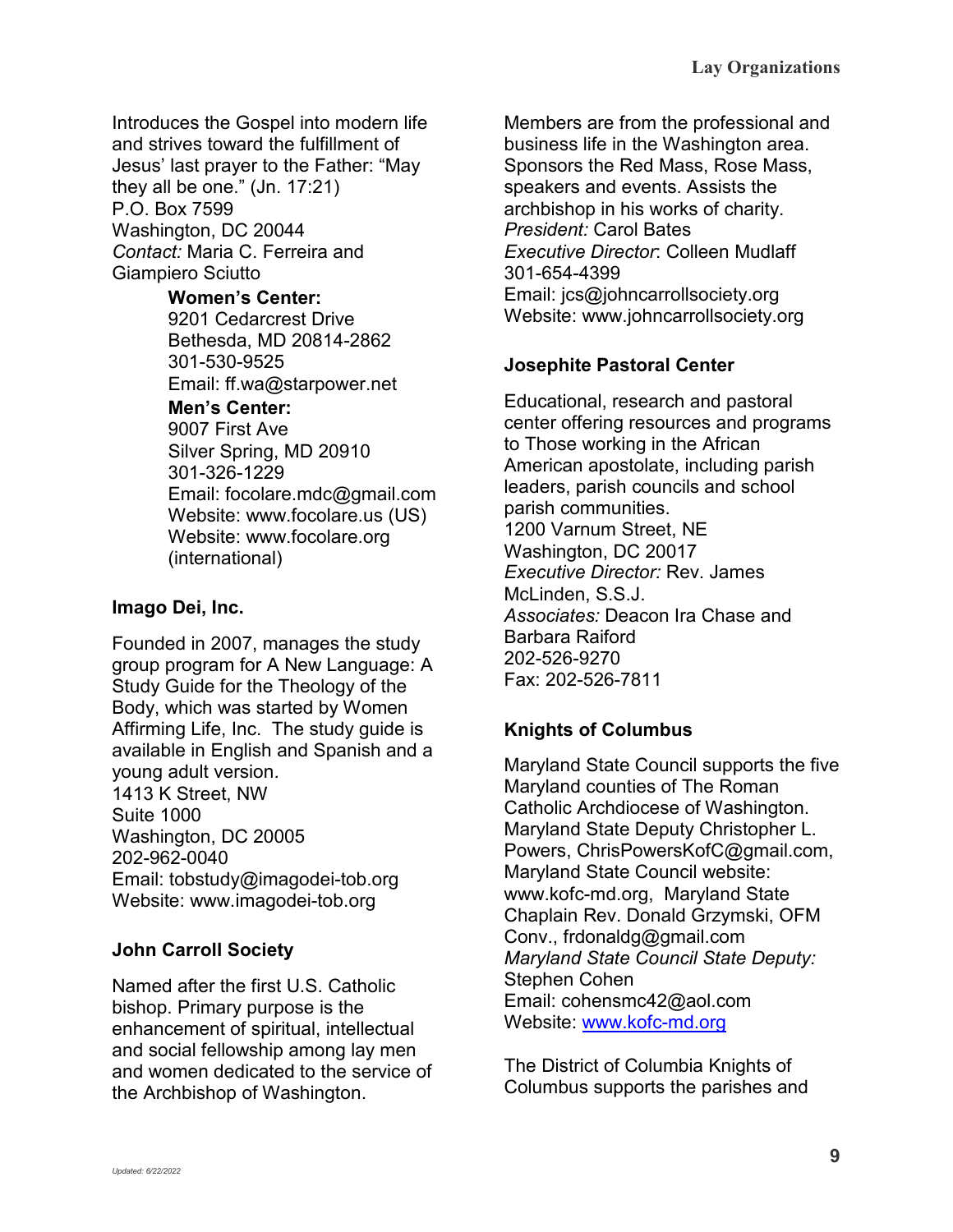faithful who live and work in the District of Columbia. State Deputy: Christopher Pierno statedeputy@dcknights.org State Chaplain: Rev. Frank S. Donio, S.A.C. - chaplain@dcknights.org Website: dcknights.org Mailing Address: 3900 Harewood Rd. NE Washington, DC 20017

# <span id="page-9-0"></span>**Knights of St. Jerome**

Oldest Catholic fraternal organization in the Archdiocese of Washington. Founded by Jesuit Fathers in St. Mary's County around 1874 as the St. Inigoes Beneficial Society. Membership is open to all Catholics, 16 years of age or older. *President:* Carl Caroll 301-872-5619 St. Peter Claver P.O. Box 240 St. Inigoes, MD 20684 *Spiritual Advisor:* Rev. Scott Woods 301-872-5460 Fax: 301-872-5672

# <span id="page-9-1"></span>**Ladies of Charity**

Archdiocesan Association represents members of local Ladies of Charity units. Members perform individual/parish-related charity. We support Junior Ladies of Charity, reading enrichment projects, a Twinning Project in Madagascar, food banks and food pantries, nursing homes, dental clinic, pregnancy and child care centers as well as other archdiocesan agencies. 9110 7th Street Lanham, MD 2070 *President:* Deborah Self 301-351-4537 *Spiritual Director:* Rev. Philip Simo, O.S.B. St. Anselm's Abbey 4501 South Dakota Ave., NE

Washington, DC 20017 202-269-2300 Fax: 202-269-2312

# <span id="page-9-2"></span>**Lay Carmelite Community**

A lay branch of the Carmelite Order of the Brothers of the Blessed Virgin Mary of Mount Carmel. The call to Carmel focuses on living our baptismal promises through the Carmelite charism of prayer, community, and service to others. Members go through a six year formation and discernment before making a lifetime promise. Ongoing formation continues at monthly community meetings. The Flower of Carmel Lay Carmelite Community is chartered by the Carmelite Provincial Office of the Province of the Most Pure Heart of Mary, Darien IL St. Rose of Lima Parish 11701 Clopper Road Gaithersburg, MD 20878 Email: flowerofcarmellcc@gmail.com Website:flowerofcarmellcc.weebly.com Meet: Monthly, 3rd Wednesday, 6:30 – 9:00 PM

# <span id="page-9-3"></span>**Lay Missionaries of Charity**

Foundedin1984 by Mother Teresa of Calcutta and Fr. Sebastian Vazhakala, M.C. The intention and spirit is sanctification of self, family and world by consecration entirely to God after the example of Jesus, Mary and Joseph. Yearly vows of chastity, poverty, obedience and service to the very poor are taken after a one-year formation. Works of charity and service are practiced at home and in the community. *Contact:* Chaney Trunnell 240-481-8386 Email: chaneytrnnll@gmail.com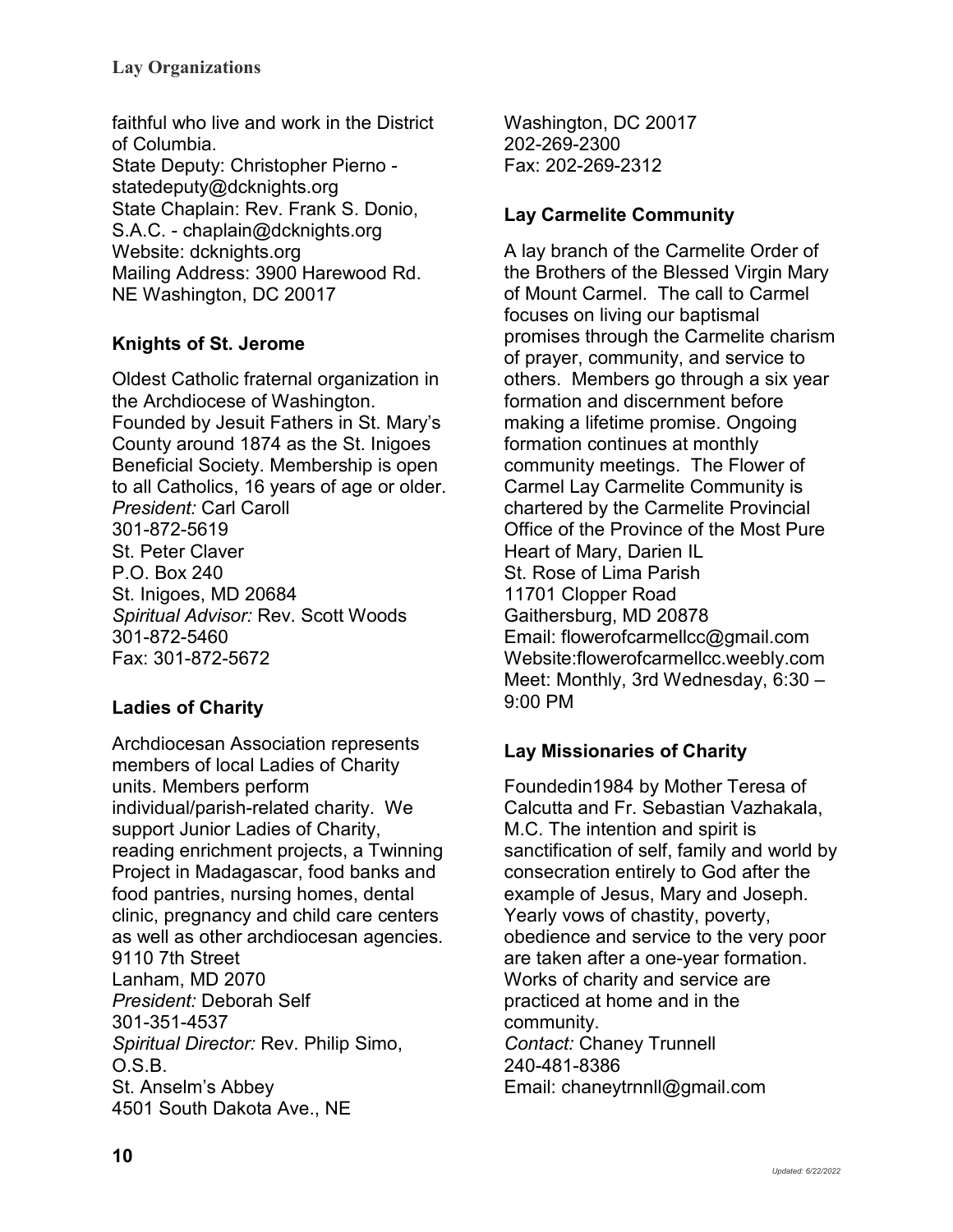*Spiritual Director:* Rev. Franklyn M. McAfee 703-356-7916 Meets: First Sat. after 8:15 am Mass (St. John the Beloved, McLean, VA)

# <span id="page-10-0"></span>**Legion of Mary**

World wide lay apostolic organization glorifying God by personal holiness through prayer and spiritual works of mercy, especially evangelization; includes groups in English, Chinese, Korean, Spanish and Tagalog St. Anthony of Padua 1029 Monroe Street NE Washington, DC 20017 202-526-8822 *Montgomery County Curia President:*  Judith Richardson 301-943-4567 Website: www.sjeparish.org/service/legion-mary *Ospinia Secretary*: Martha Chacon 301-502-4723

# <span id="page-10-1"></span>**Arlington Regia**

820 Gibbons Street, Suite 203 Alexandria, VA 22314 703-836-8198 Meets: Saturday after 5:00 p.m. Mass

# <span id="page-10-2"></span>**Loyola Retreat House**

Offers a full program of retreats for groups and individuals; laity, clergy and religious Popes Creek Road, P.O. Box 9 Faulkner, MD 20632-0009 *Director:* Mr. James Greer, Jr *Associate Director:* Rev. Frank Kaminski, S.J. 301-392-0801 Fax: 301-392-0808 Email: reservations@loyolaretreat.org Website: www.loyolaretreat.org

### <span id="page-10-3"></span>**Lumen Catechetical Consultants, Inc.**

Non-profit firm that helps parishes, dioceses and Catholic organizations communicate life with Christ lived fully in his Church through comprehensive web, broadcast and communications production services *President:* John M. Capobianco P.O. Box 1761 Silver Spring, MD 20915 301-593-1066 Fax: 301-593-1689 Email: lumen@lifeaftersunday.com Website: www.lifeaftersunday.com

# <span id="page-10-4"></span>**Madonna House**

Public Association of the Faithful A prayer-listening house, providing prayer, fasting, study, reflection and solitude; staff members are available for the spiritual needs of those who come 220 C Street, NE Washington, DC 20002-5718 *Director:* Cynthia Donnelly 202-547-0177 Fax: 202-547-8117 Email: mhwashington@truevine.net Website: www.madonnahouse.org

# <span id="page-10-5"></span>**Marriage Encounter, Worldwide**

Assists couples and priests to live fully intimate and responsible relationships by providing a Catholic experience and ongoing community support for such a lifestyle *Contacts:* Mike and Ellie Whalen 301-541-7007 Email: washdc.register@wwmes4.org Website: dc.wwme.org

# <span id="page-10-6"></span>**Maryland Catholic Conference**

Advocates and promotes the public policy interests of the Catholic bishops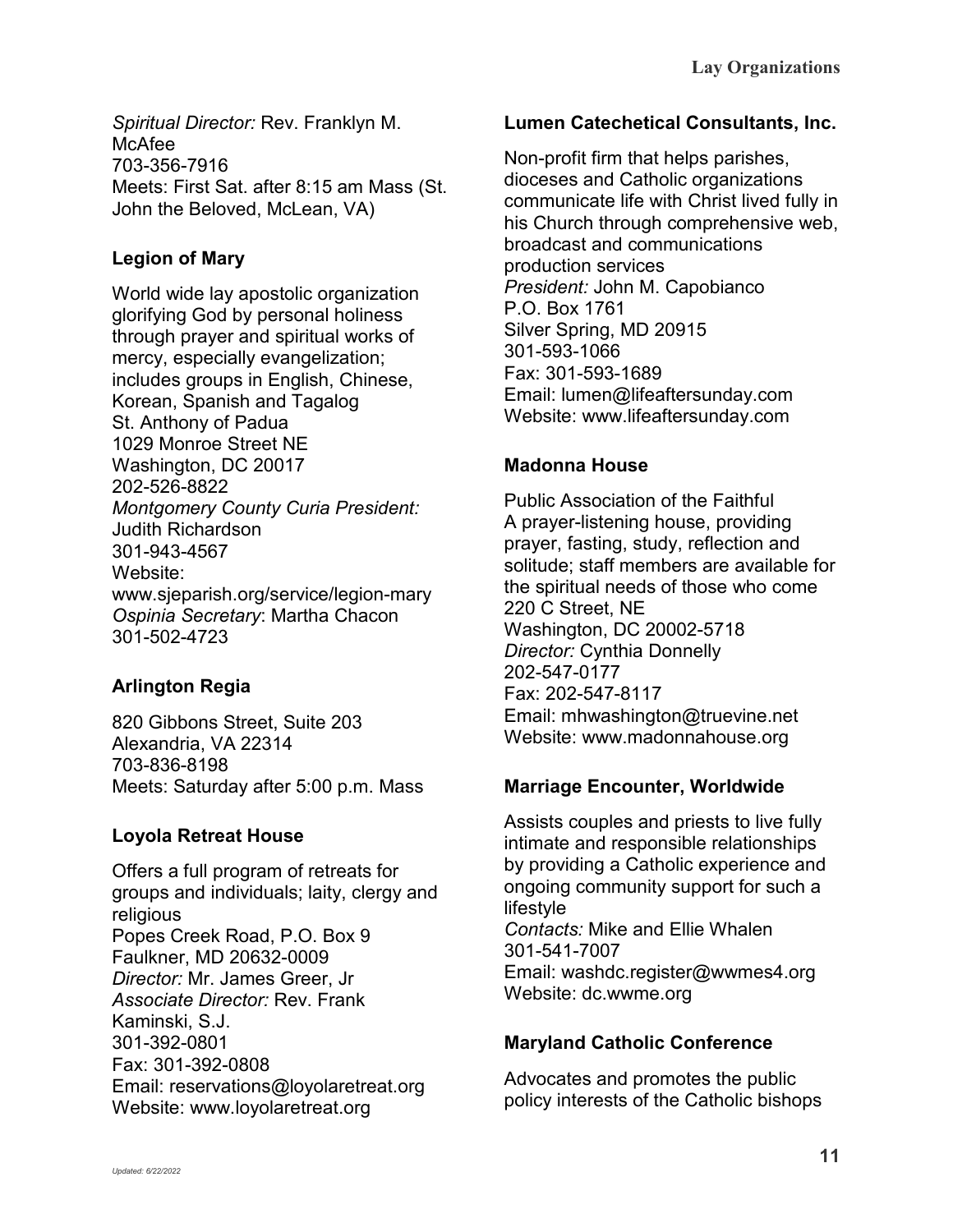### **Lay Organizations**

serving Maryland in the (Arch)dioceses of Washington, Baltimore and **Wilmington** 10 Francis Street Annapolis, MD 21401-1714 *Executive Director:* Mary Ellen Russell 301-261-1979 or 410-269-1155 Fax: 410-269-1790 Email: info@mdcathcon.org Website: www.mdcathcon.org

# <span id="page-11-0"></span>**Mother of God Community**

Private Association of the Christian Faithful within the Archdiocese of Washington A community of people seeking to live out an authentic Christian life together, founded in 1968 20501 Goshen Road Gaithersburg, MD 20879 *Community Coordinator:* W. Hall Miller 301-990-2081 Fax: 301-990-2087 Email: mogc@motherofgod.org Website: www.motherofgod.org

### <span id="page-11-1"></span>**Natural Family Planning of the Archdiocese of Washington**

See Family Life Tab-B, Archdiocesan Office for

#### <span id="page-11-2"></span>**Natural Family Planning Center of Washington, DC and Teen STAR Program**

Adult introductory classes in Natural Family Planning. Teen STAR(Sexuality Teaching in the context of Adult Responsibility) classes taught in schools and youth groups. Trains teachers for Teen STAR and adult NFP services. 4400 East West Hwy. Apt. 911 Bethesda, MD 20814 *Director:* Sr. Hanna Klaus, M.D. 301-530-9383

Email: hannaklaus@earthlink.net Website: www.teenstarprogram.org

### <span id="page-11-3"></span>**Oblates of St. Benedict**

Lay persons who wish to apply the spirituality of the Rule of St. Benedict to their daily lives through conferences and discussion. St. Anselm's Abbey 4501 South Dakota Avenue, NE Washington, DC 20017 *Spiritual Director:* Abbot Aidan Shea, O.S.B. 202-269-2300 Fax: 202-269-2312 Email: abbeyandguests@stanselms.org Website: www.stanselms.org Meets: First Sun. after 9:00 am Mass

### <span id="page-11-4"></span>**Order of Malta: Sovereign Military Order of Malta, Federal Association, U.S.A.**

Lay, religious order of the Catholic Church founded in 1099. Motto is "tuition fidei obsequium pauperum"— to defend the faith and serve the poor. The goal is to involve members in spiritual activities and hands-on personal service projects. The hope is for members to provide direct service to the poor and sick, which is rooted in a deep personal and community spirituality. 1730 M Street, NW Suite 403 Washington, DC 20036 *President:* Margaret Melady, Ph.D. *Executive Director:* Deacon Michael J. Stankewicz\ 202-331-2494 Fax: 202-331-1149 Email: infor@orderofmalta-federal.org Website: www.orderofmalta-federal.org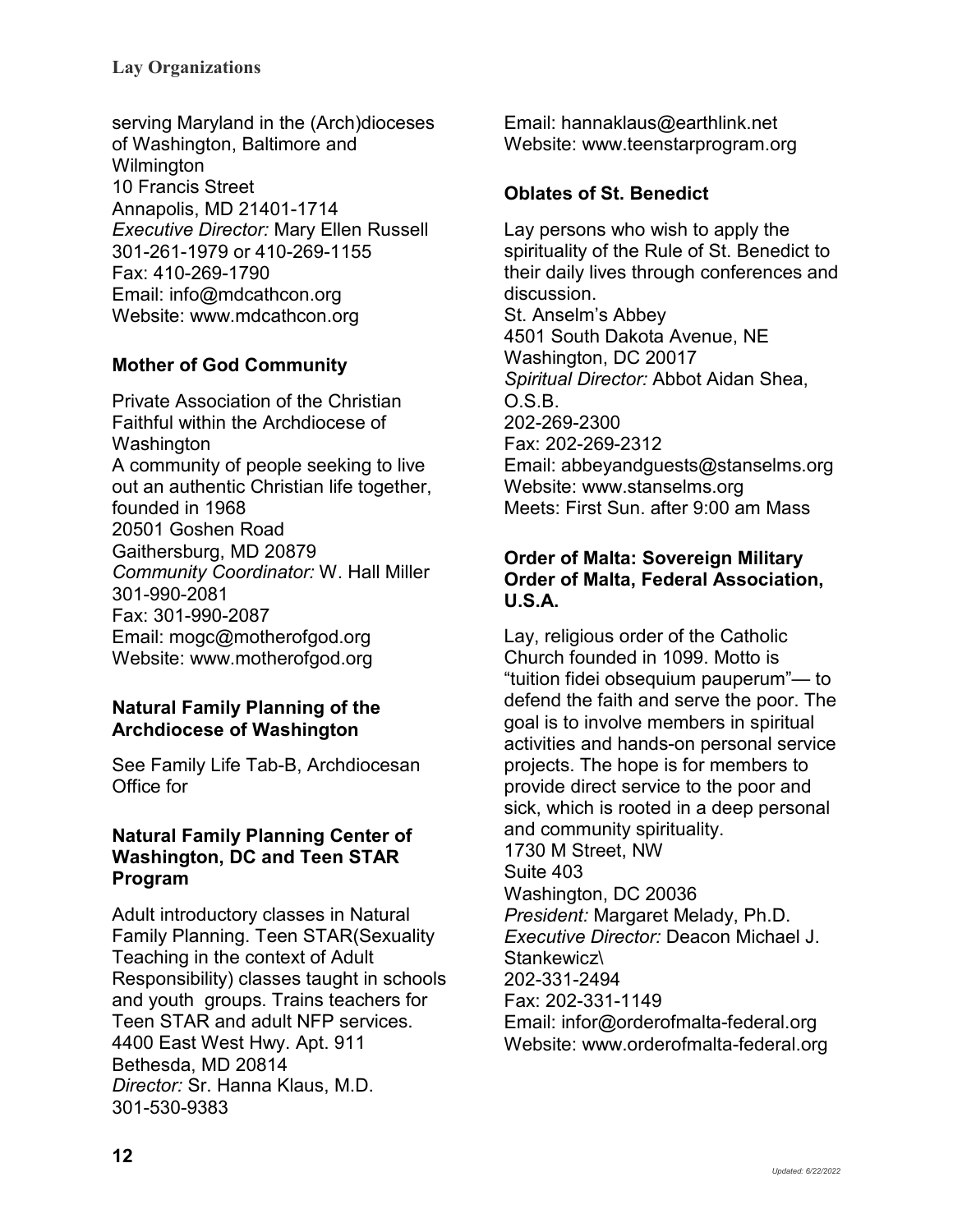# <span id="page-12-0"></span>**Our Lady of Bethesda Retreat Center**

Operated by the Legion of Christ and the Regnum Christi Movement Offers retreats based on the Spiritual Exercises of St. Ignatius of Loyola. The facility can be rented for retreats and conference needs. 7007 Bradley Blvd. Bethesda, MD 20817 *President:* Rev. John Paul Durán, L.C. *Director of Operations:* Angela Draley 301-365-0612 Fax: 301-469-6783 Email: info@ourladyofbethesda.org Website: www.ourladyofbethesda.org

### <span id="page-12-1"></span>**Regnum Christi Apostolic Movement**

Affiliated with Legion of Christ Emphasizes the power of Baptism and personal commitment to Christ and the apostolate (serving the Church and proclaiming the Gospel). Our Lady of Bethesda Retreat Center 7007 Bradley Blvd. Bethesda, MD 20817 *Director:* Rev. John Hopkins, L.C. 301-365-0612 Fax: 301-469-7522 Email: info@ourladyofbethesda.org International Website: regnumchristi.org

### <span id="page-12-2"></span>**Sacred Military Constantinian Order of St. George, American Delegation**

Description: The Constantinian Order has as its purpose the glorification of the Holy Cross, the defense and the propagation of the Catholic Faith, and charitable assistance to the poor and sick. It is a Catholic dynastic Order of the Royal House of Bourbon-Two Sicilies.

Delegate: Cav. Uff. John M. Viola

Address: 410 Park Ave. Floor 22 New York, NY 10022-4403

Phone: 1-833-514-3040 Email: info@smocsg.org Website: smocsg.org t

## <span id="page-12-3"></span>**St. Catherine Society for Women**

Dedicated to creating a community of support for Catholic women in the Washington area, primarily ages 21–45; sponsors spiritual activities and special events. St. Catherine Labouré Chapter President: Victoria La Rocca 301-788-2408 Email: velarocca@gmail.com *Spiritual Advisor:* Rev. Thomas Morrow St. Catherine Labouré 11801 Claridge Road Wheaton, MD 20902-2220 301-946-3636 Email: frmorrow@mindspring.com Website: www.scsociety.net

# <span id="page-12-4"></span>**St. Francis de Sales Association**

Members strive to answer the call to holiness in one's state in life through a consecrated life without vows and according to the teachings of St. Francis de Sales. *Director:* Mitzi Jimison 703-442-6515

# <span id="page-12-5"></span>**Secular Franciscan Order (S.F.O.)**

Originally known as the Third Order, founded by St. Francis of Assisi in 1221 to afford the laity and the secular clergy an opportunity to live according to the Gospel counsels through the observance of an approved rule of life. Call contacts for information on local fraternities. Franciscan Monastery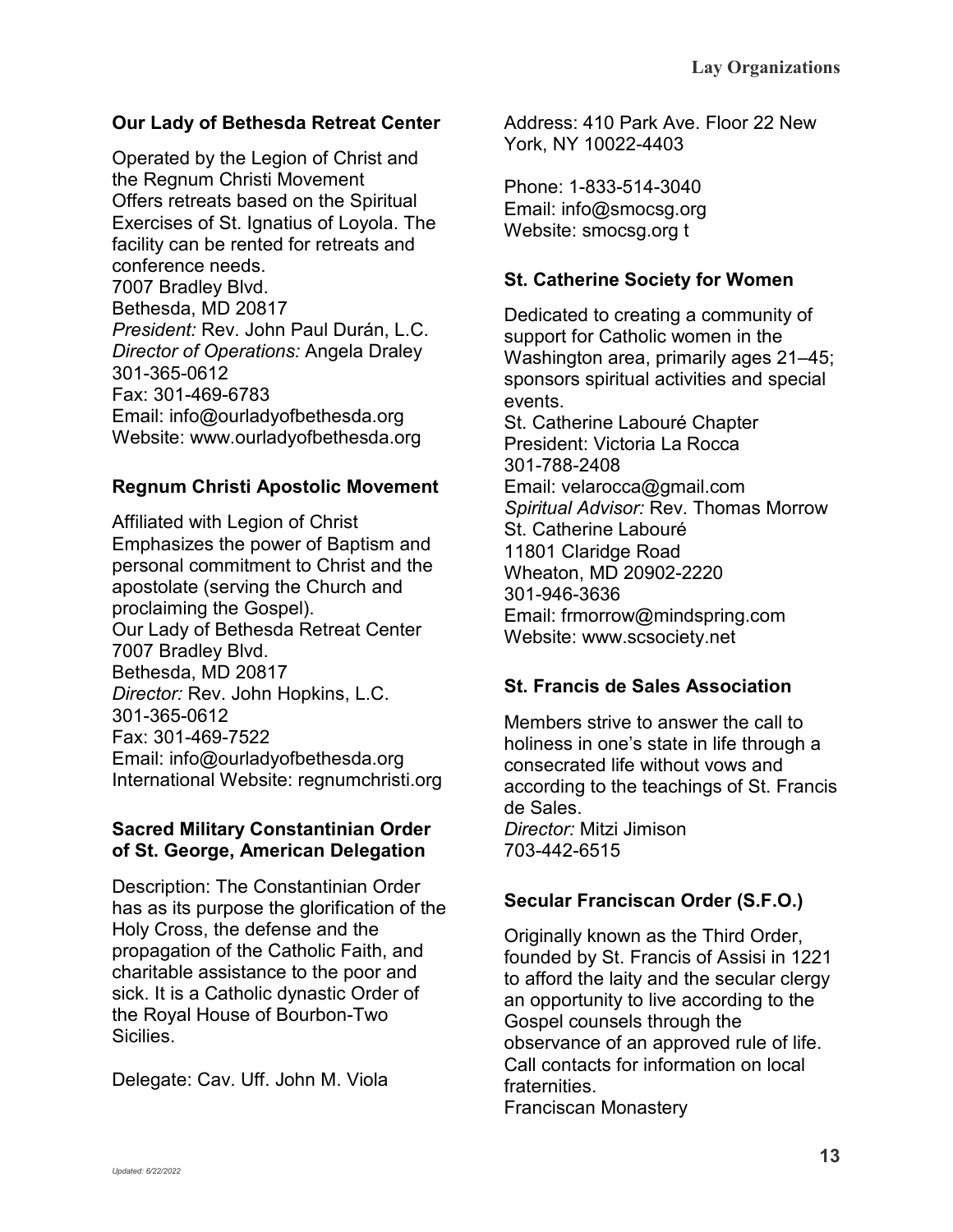1400 Quincy Street, NE Washington, DC 20017-3087 *Mt. St. Sepulchre Fraternity Spiritual Assistant:* Rev. Kevin Treston, O.F.M. 202-526-6800 Fax: 202-529-9889

# <span id="page-13-0"></span>**Our Lady of the Angels Fraternity**

12701 Veirs Mill Road Rockville, MD 20853 *Minister:* Helen Hillstrom *Spiritual Assistant:* Rev. Edward Flanagan, O.F.M. Franciscan Monastery 202-526-6800 x483 Email: eflan4409@aol.com Meets: 2nd Sunday of each month 12:30 p.m. Shrine of St. Jude

# <span id="page-13-1"></span>**St. Francis Fraternity**

Capuchin College 4121 Harewood Road NE Washington, DC 20017 *Spiritual Assistants:* Br. Florian Gabor and Br. Michael Meza 202-529-2188, ext. 119 or 121 Email: brflorian@live.com or mzmchl@yahoo.com Meets: 3rd Saturday of each month 9am-12:30pm

<span id="page-13-2"></span>**Del Camino Fraternity** *Spiritual Assistant:* Rev. Moisés Villata, O.F.M. Cap. 202-234-8000 x16 Email: moyde@juno.com Meets: 4th Saturday of each month 9am-3pm (Español) **St. Margret of Cortona Region**

<span id="page-13-3"></span>*Regional Spiritual Assistant:* Deacon Tom Bello Email: tbellosfo@gmail.com Website: www.saintmargaretofcortona.com/index

### <span id="page-13-4"></span>**Secular Order of Discalced Carmelites**

Association of the Faithful who undertake the pursuit of evangelical perfection in the world. Inspired and nourished by the spirituality and guidance of the Discalced Carmelites. Main apostolate is to pray for priests and be of service to the Church. Discalced Carmelite Monastery 2131 Lincoln Road NE Washington DC 20002-1199 202-269-3792 Email: ocdfwash@live.com Website: ocdfwashprov.org

> <span id="page-13-5"></span>**Our Lady of Mt. Carmel Community** Meets: 3rd Sunday of each month

<span id="page-13-7"></span><span id="page-13-6"></span>**St. Joseph Community** Meets 2nd Sunday of each month **St. Teresa Benedicta of the Cross Community** Meets: 2nd Saturday of each month **Korean Community of St.** 

<span id="page-13-8"></span>**Teresa of Jesus** Meets: 4th Sunday of each month

# <span id="page-13-9"></span>**Serra Clubs**

Fosters and promotes vocations to the priest hood and seeks to appreciate all religious vocations to service

# <span id="page-13-10"></span>**Serra Club of Downtown Washington, DC**

St. Steven Martyr 2436 Pennsylvania Ave. Washington, DC 20037 *President:* Elsa Thompson 202-544-1131 *Chaplain:* Rev. Vincent DeRosa 202-785-0982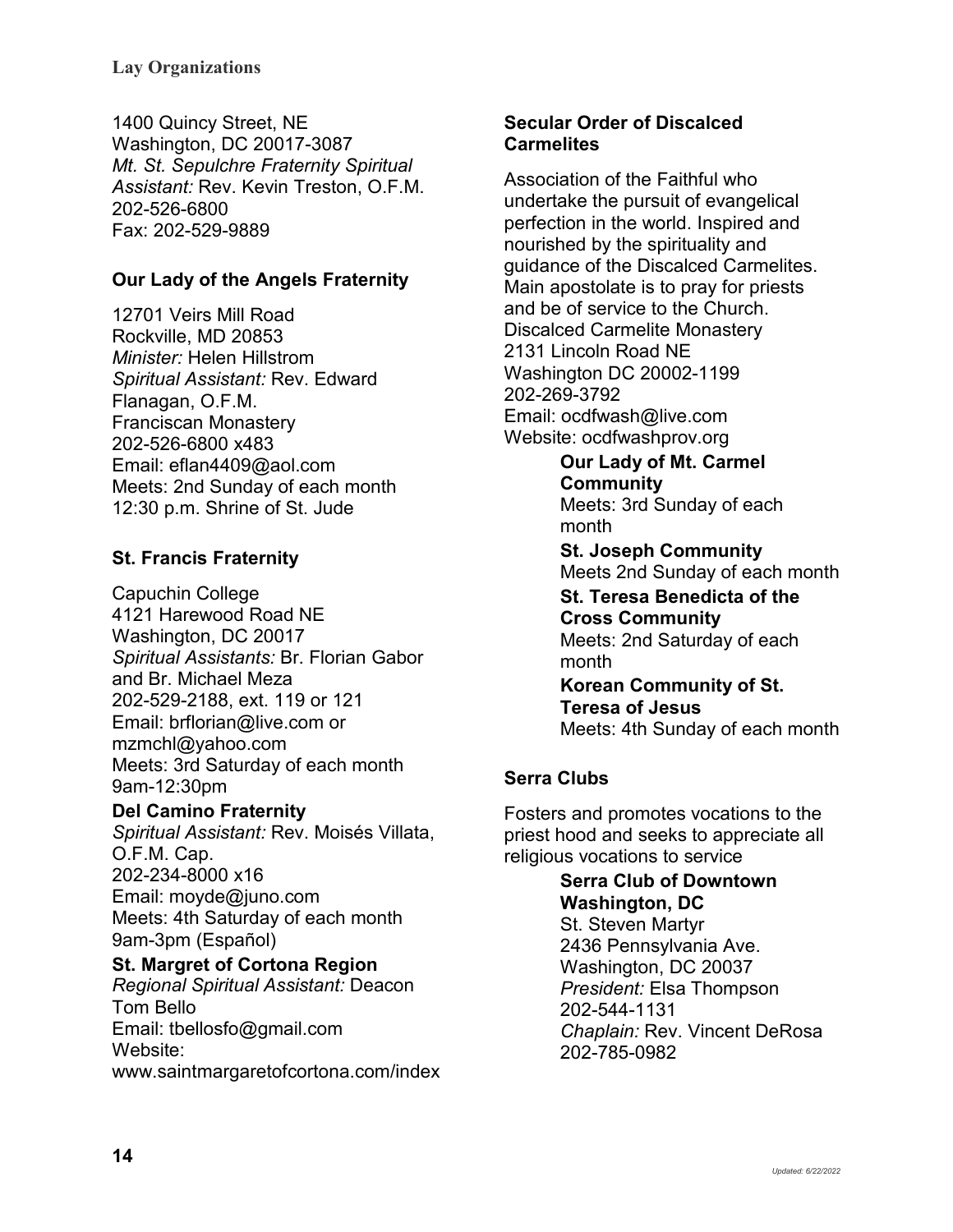# <span id="page-14-0"></span>**Serra Club of Southern Maryland**

St. Peter 3320 St. Peter's Drive Waldorf, MD 20601-2359 *President:* Marie Goldsmith 301-994-0235 Chaplain: Rev. Keith Woods 301-843-8916

# <span id="page-14-1"></span>**Sodality Union of the Archdiocese of Washington**

Assists in providing a medium for cooperation among Sodality groups to meet common goals of service to God, Church and community; encourages Marian devotion and Adoration. Sodality Union Archdiocese of Washington 12061 Crimson Ln. Silver Spring, MD 20902 *President:* Shelia C. Parker Email: scparker61@verizon.net *Moderator:* Rev. Pawel Sass 301-577-8844 Website: www.sodalityunionadw.org Email: ExecCouncil@sodalityunionadw.org

# <span id="page-14-2"></span>**Sol Vocational Institute**

Diocesan Laborer Priests Provides services in the areas of vocation guidance and discernment, youth and young adult ministries, leadership training and spiritual direction. Serves at parish, diocesan and national levels. English and Spanish. 3706 15th Street, NE Washington DC 20017 *Delegate:* Rev. Juan A. Puigbo 202-526-7612 Fax: 202-526-5692 Email: info@solinstitutedc.com Website: www.solinstitutedc.com

### <span id="page-14-3"></span>**Victory Youth Centers, Inc.**

An affiliate of the Archdiocese of Washington Manages multi-use, multi-purpose Recreational facility for underserved youth in Washington, DC through a partnership of public and private sources. Mary Virginia Merrick Center 4275-B 4th Street, SE Washington, DC 20032 *President:* Darren Foster 202-562-7590 Email: fosterd@adw.org Washington Retreat House

# <span id="page-14-4"></span>**Franciscan Sisters of the Atonement**

Offers weekend retreats, religious workshops and conferences, days of prayer and spiritual direction 4000 Harewood Road, NE Washington, DC 20017-1595 *Director:* Sr. Mary Harper, SA 202-529-1111 Fax: 202-529-2102 Email: washretreat@juno.com

# <span id="page-14-5"></span>**Women's Retreat League**

Promotes the spiritual growth of women through retreats, days of prayer and other programs and activities. Promotes the Washington Retreat House and shares in the prayers and good works of the Sisters who minister there. Members meet monthly from September to December and February to May. Women's Retreat League 4000 Harewood Road, NE Washington, DC 20017-1595 *Spiritual Director:* Sr. Ellen Donahue, SA 202-529-1111 Email: washretreat@juno.com *President:* Cindy Perry 301-220-3291